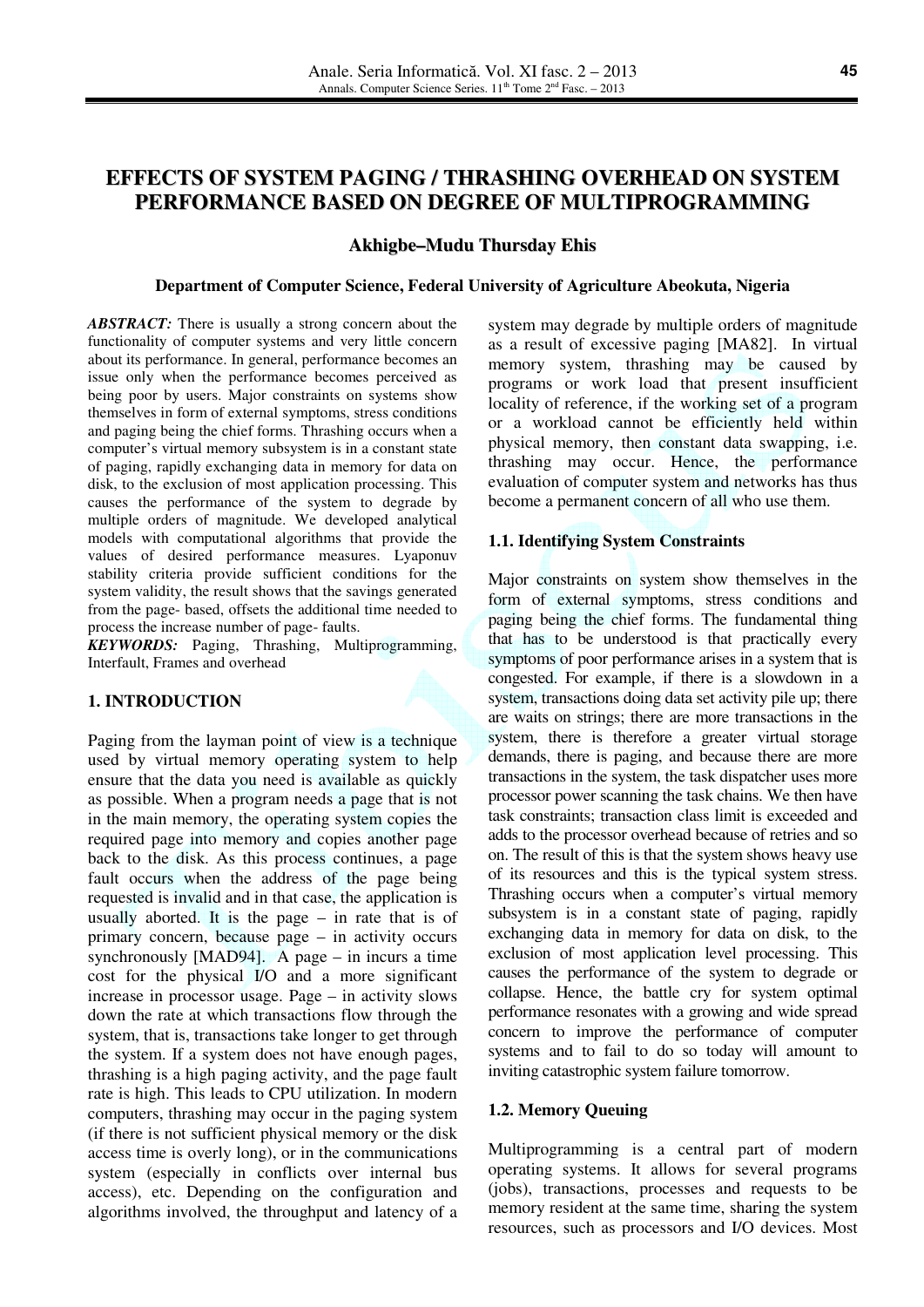programs do not overlap their I/O and processing activities, so that while one program is making use of the processor, others are undergoing I/O processing. Therefore, multiprogramming leads to a better use of the system resources, by keeping I/O devices running concurrently with processors. However, due to the finitude of real memory, the number of programs in execution may affect system performance. For example, in virtual memory systems, as the multiprogramming level increases, the paging and swapping activities also increase and may cause a reduction of throughput of productive work. Thus, there must be control of the maximum number of programs allowed to share memory at the same time. Usually, operating systems control the overall load by acting on the degree of multiprogramming.

#### **1.3. Problem Descriptions**

Paging moves individual pages of processing from main memory to disk and back, as a result generates I/O traffic. Each time a page is needed that is not currently in memory, a page fault occurs. An invalid page fault occurs when the address of the page being requested is invalid; in this case, the application is usually aborted and depending on the configuration and algorithms involved, the throughput and latency of a system may degrade by multiple orders of

magnitude. The intensity of paging activities is measured by page – ins (pages moved from disk to memory), and page – outs (pages moved from memory to disk), as exhibited in figure 1. Page – ins incurs a time cost for physical I/O and a more significant increase in processor usage, since it has to wait until the page transfer completes. As a result, most present day operating systems use demands paging, which means that a page of code or data is not read into memory until the page is needed. In an over committed situation, where the number of pages actively in use exceeds the number of pages of physical memory, it becomes necessary to select pages that will be removed from physical memory in order to make room for new pages. When the paging activity starts to increase, the load on the paging device increases and it eventually becomes the bottleneck. The throughput decreases and eventually goes to zero (Thrashing) and as such, paging activity should be included in performance model systems. The rest of this paper is structured in the following manner: - section (2) discusses the literature review, section (3) focuses on the methodology of the work, while section (4) analyzes the paging activities, implemented the method discussed in the body of the paper and evaluated the result using Lyapunov stability criteria. Section (5) discusses the summary and conclusion of the paper.



## **2. LITERATURE REVIEW**

Poor performance of the operating systems can have considerable impact on application performance. To avoid the operating system from limiting application performance, it must be highly current. In the early 1990's, researchers identified memory performance as critical to system performance. [KGP89] noted that Cache performance and Coherency are critical aspects of hardware which must be taken into account. They explicitly advocated that operating systems must be optimized to meet the demands of users for high performance. They pointed out that OS are large and complex and the optimization task is difficult and without care, tuning can result in increased complexity with little impact to the end – user's performance. The drawback here was the key to focus optimization by identifying performance problems. [WW00] implementation and analysis of page based compression in the OS/2 operating system yielded two results with respect to memory. First, OS with page based compression uses less virtual memory than an operating system without page – based compression. In an unconstrained environment, the system with page based compression will generate fewer page faults than the system without page based compression, which translates into faster performance. Secondly, a system with page- based compression requires more locked (wired) memory than a system without page based,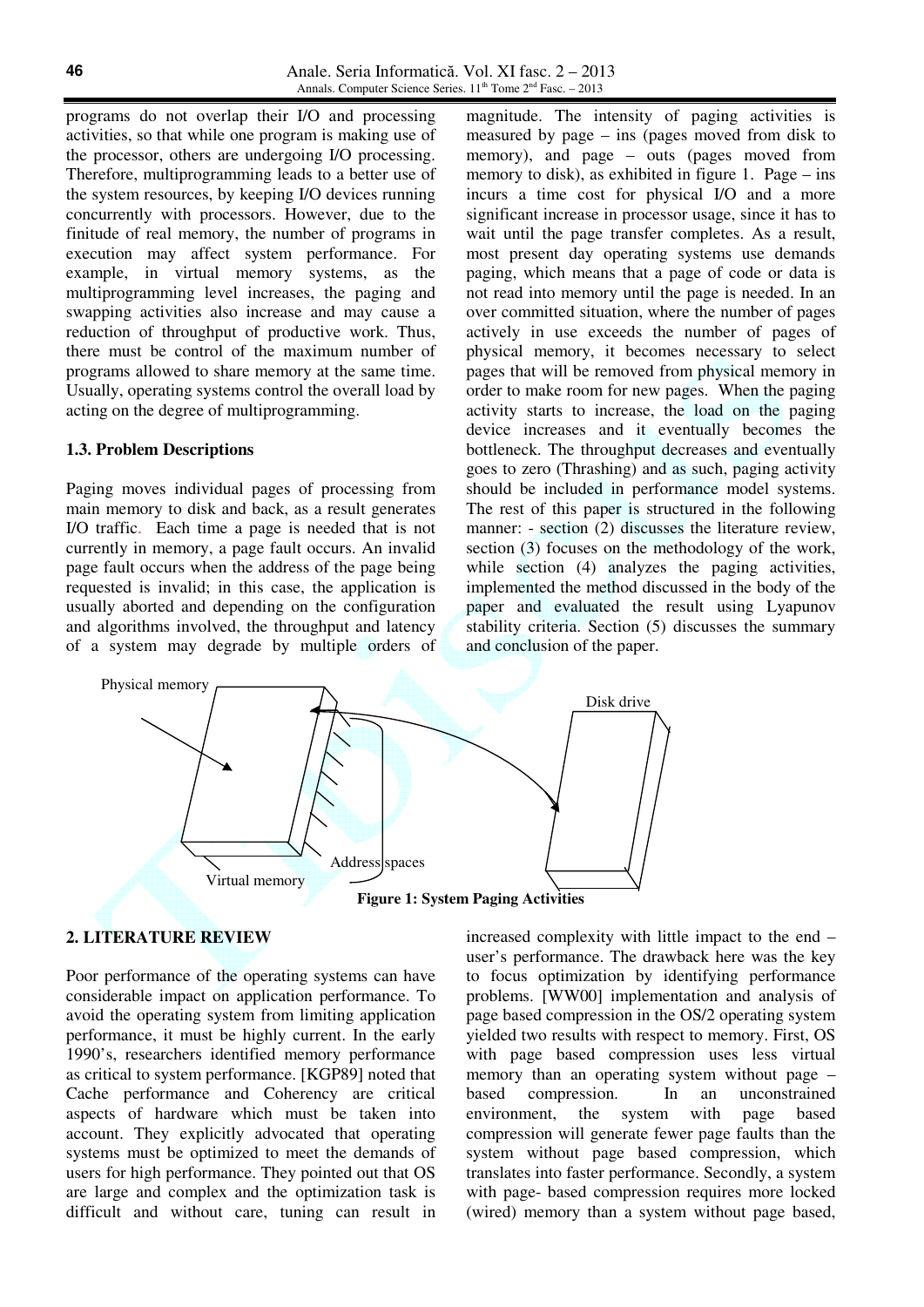which effectively reduces the amount of memory available to the rest of the system. This will produce no notable effect in an unconstrained environment; however, a small reduction in the amount of memory will cause an increase in the number of page faults. Also we found that the time saved due to compression offsets the additional time caused by the increase in number of page faults. Though page based compression improves the performance of a demand paging operating system, it reduces the amount of memory available to the rest of the system which does not support our effort. [BD06] used the number of queries being executed concurrently as a measure of multiprogramming level, and choose to define multiprogramming level as being the number of queries in any phase of execution. The drawback here is that data sharing is based on observation that in certain data – based applications, multiple queries may be accessing the same relations concurrently, and there is a high probability that index pages will be accessed by these applications. [AEP11] proposed a tool for planning and control, costing systems play a considerable role in providing information needs for managers. This research seeks to explore such organizational factors as organization size, industry type, cost structure, the importance of cost information and products and services. This study fails to incorporate other important variables which are likely to influence cost system design.

## **2.1. System thrashing overhead**

Overhead denotes hardware resources use by the operating system. It can be viewed as composed of two parts:- a constant one and a variable one. The former corresponds to those activities performed by an OS that do not depend on the level of system load, such as the CPU time handle an I/O interrupts. The variable component of overhead stems from activities that are closely associated with the system load [ZNQ93]. For example, as the number of jobs in memory increases, the work done by memory management modules also increases (Thrashing) [MAD94]. Basically, there are two approaches for representing overhead in performance models. One approach uses a special class of the model for representing the overhead of the OS activities performed on behalf of the application programs. There are problems associated with this approach. Because of its variable component, the service demands of the special class have to be made load – dependent. Thus, whenever the intensity parameters (e.g. multiprogramming level and arrival rate) of the application classes change, the service demands of the overhead class also have to be modified. The inter-dependency between overhead parameters and multiprogramming mix may make this approach impractical [MLT12].

#### **3. METHODOLOGY**

Most modern computer systems have paging disks that hold the pages of the virtual addresses of the several processes. As a process page fault rate (number of page faults divided by the number of memory references) increases, a greater portion of the process execution time is spent on the paging device. The load on the paging device affects all processes in execution. We shall show how the paging activity can be taken into account when modeling computer system.

## **3.1. Modeling Paging Activity**

Let pag be the index of the paging device but this device can also be used to store files other than process address spaces, a process service demand at the paging device may be decomposed into two components: one due to paging  $(D^p{}_{p\alpha g})$  and another not due to paging  $\left(D^{NP}_{paq}\right)$  which is a given parameter.

$$
D_{\text{pag}} = D^{\text{NP}}_{\text{pag}} + D^{\text{P}}_{\text{pag}}
$$
 (1)

The problem here is how to estimate  $(D^{p}_{paq})$ . We can say that average service demand at the paging device due to paging is equal to the average number of page faults multiplied by the average disk time to service a page fault  $(S_{pag})$ .

**Hence** 

$$
D_{\text{p}_{\text{p}_{\text{p}_{\text{p}}}}}^{\text{p}} = \text{average_number} \cdot \text{range} \cdot \text{faults} \chi S_{\text{p}_{\text{p}_{\text{p}_{\text{p}}}}} \quad (2)
$$

Since the average service time per page fault can easily be computed as a function of the disk physical characteristics and the size of a virtual page, our problem reduces to estimating the average number of page faults per process. Let *f* be the number of page frames allocated to a process in maim memory. Let *IFT*  $f$  be a function that gives the inter–fault time of a process when *f* page frames are allocated to the process. The inter–fault time is defined as the average time between consecutive page faults. So, if we divide the total CPU time of a process  $(D_{cpu}$  by the value of the  $IFT(f)$  function, we obtain the average number of page faults. The graph of the IFT function is monotonically increasing as shown in figure 2.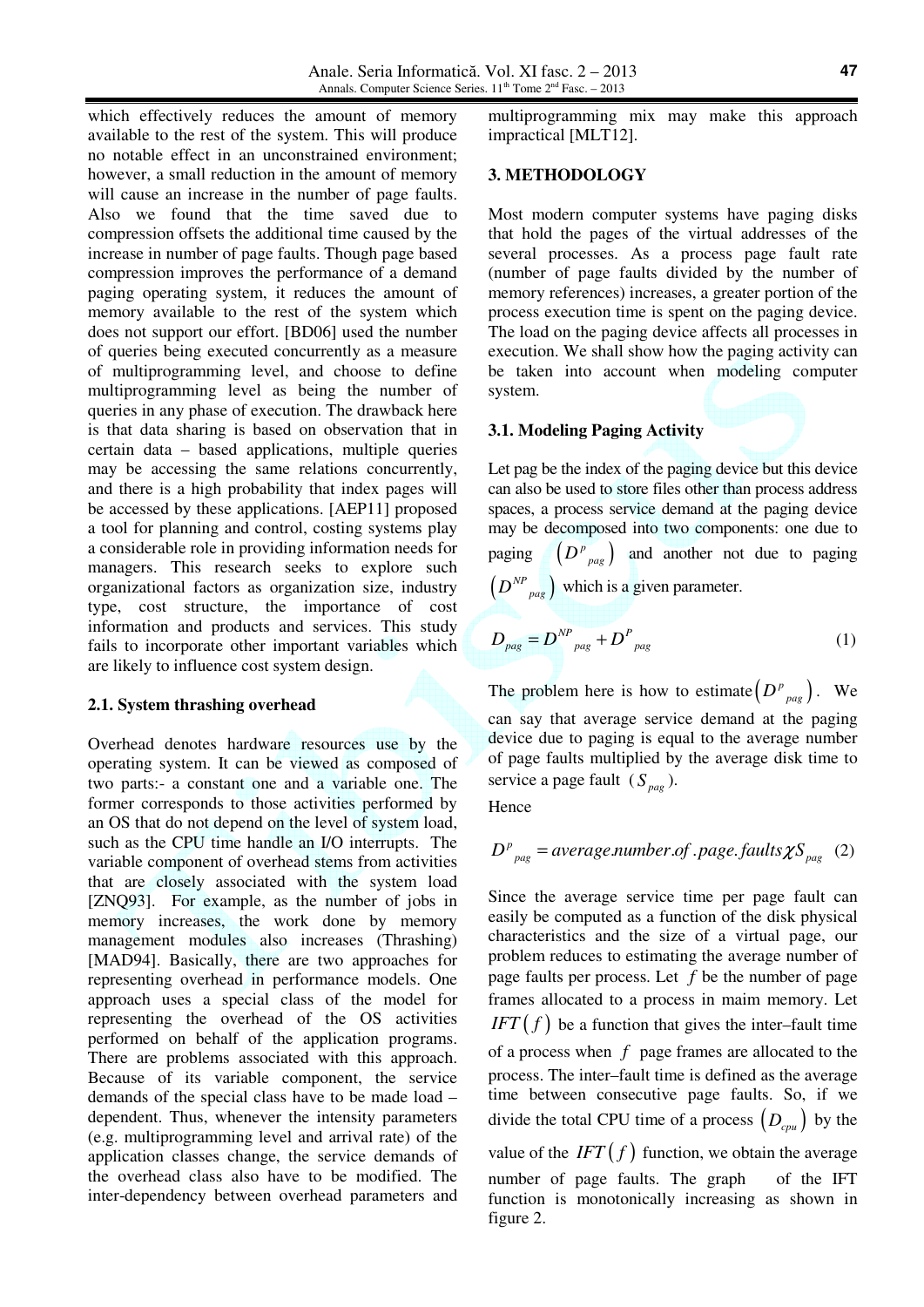

**Figure 2: Interfault Time versus Number of Page Frames**

Initially, the interfault time grows very fast as the process acquires more page frames. However, as the number of page frames approaches the size of the process working set, the rate of increase of the interfault time decreases sharply and tends to zero as the number of page frames allocated to the process approaches its total number of pages. At this point, there are no page faults and the interfault time becomes equal to the total CPU time for the process. A possible expression for such a function is:

$$
IFT(f) = \frac{D_{cpu}}{1 + (a/f)^2 - (a/F)^2}
$$
 (3)

Where *F* is the number of virtual pages that compose a process address space and the constant " *a*" may be obtained from measurement data.

Let *NP* be the total number of page frames to be divided by all processes and let *n* be the multiprogramming level. Assuming that the page frames are equally divided among all processes, each will be allocated a number of frames *f* given by  $NP/n$ . Hence, the service demand due to paging can be written as:

$$
D^{p}_{\text{pag}} = \frac{D_{\text{cpu}}}{IFT(NP/n)} X S_{\text{pag}}
$$
(4)

Using Eq.  $(3)$  in Eq.  $(4)$ , we get that:

$$
D^{p}_{\text{pag}} = \left[1 + \left(\frac{a}{NP/n}\right)^{2} - \left(\frac{a}{F}\right)^{2}\right]xS_{\text{pag}}
$$
 (5)

Therefore, using Eq.  $(5)$  in Eq.  $(1)$ , we get that:

$$
D_{\text{pag}} = D^{NP}{}_{\text{pag}} + \left[ 1 + \left( \frac{a}{NP / n} \right)^2 - \left( \frac{a}{F} \right)^2 \right] x S_{\text{pag}} \quad (6)
$$

Note that Eq. (6) is valid only when the degree of multiprogramming is such that there are not enough page frames to store the complete address space of all processes (i.e. when  $nxF > NP$ ). Otherwise, there are no page faults and the paging device service demands due to paging activity are zero. We can now use Eq. (6) to adjust the residence time recurrence expression for the paging device in the algorithm given in figure (3).

$$
R'_{\text{pag}}(n) = \qquad (7)
$$
\n
$$
\left\{ \left[ D^{\text{VP}}_{\text{pag}} + \left( 1 + \left( \frac{a}{N\text{P/n}} \right)^2 - \left( \frac{a}{F} \right)^2 \right) x S_{\text{pag}} \right] x \left[ 1 + \overline{n}_{\text{pag}}(n-1) \right] \right\}
$$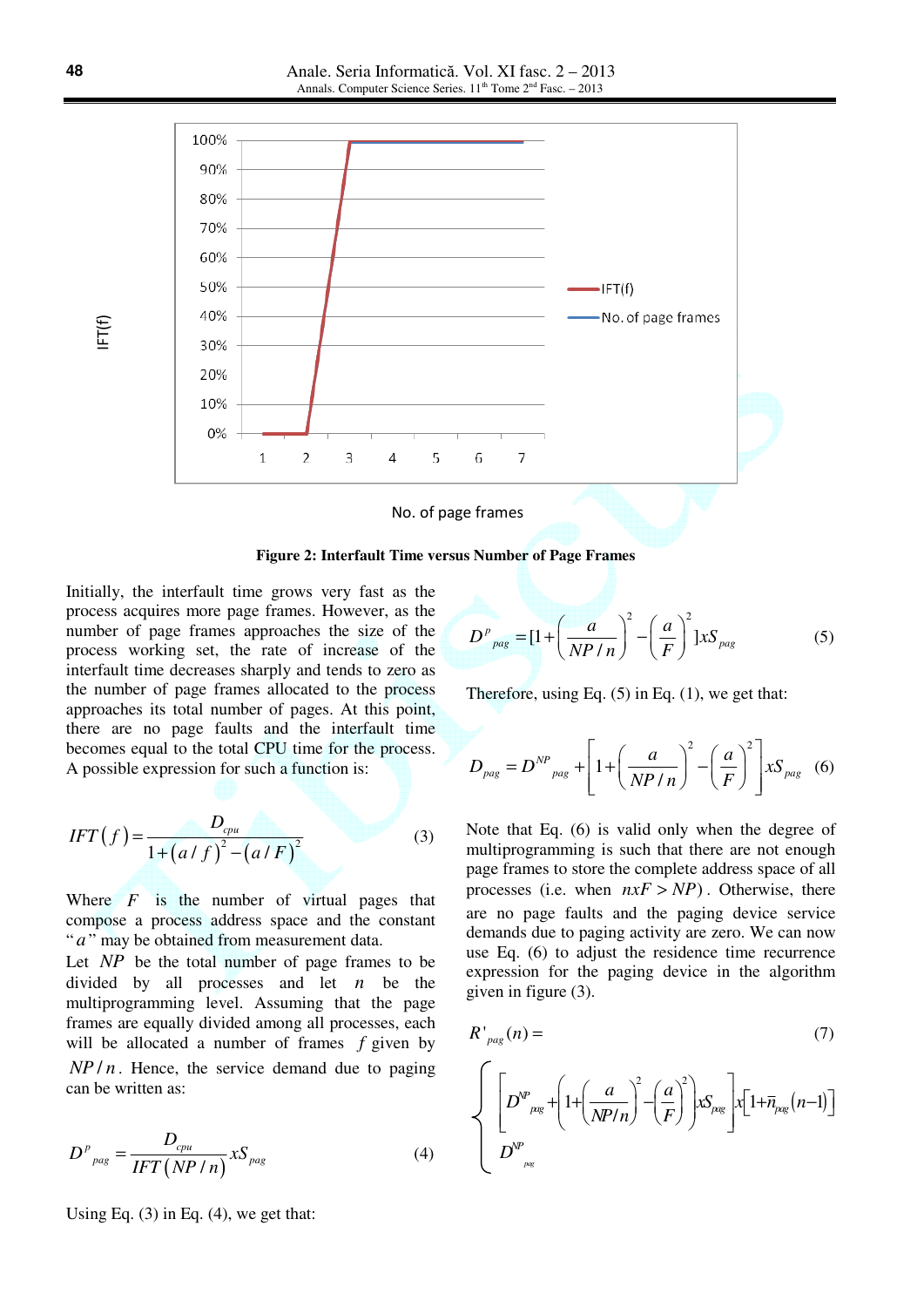## **3.2. Throughput Estimation**

We see that to compute the residence time  $R'_{i,r}(N)$ we need the values of the probabilities  $P_i(j-1/N)$ . To compute these probabilities we need the values of the throughputs  $X_{\rho,r}(\overline{N})$ , which depend on the residence time values. We propose the following iterations approach:

1. Estimate initial values for the throughputs  $X_{o,r}(\overline{N})$ . These estimates can be obtained by approximating the throughput by its asymptotic upper bound, namely

$$
X_{o,r} \leq \min \left\{ N_r / \sum_{i=1}^k D_{i,r}, \frac{1}{\max_i} (D_{i,r}) \right\} \qquad .
$$

Although this is rather loose upper bound, it is usually good enough as a starting point for the iteration,

- 2. Compute the probabilities  $P_i(j-1/\bar{N})$
- 3. Compute the residence times,
- 4. Compute new values for the throughputs using

Little's result as 
$$
X_{o,r}(\overline{N}) = \frac{N_r}{\sum_{i=1}^{k} R'_{i,r}(\overline{N})}
$$

5. If the relative error between the throughputs obtained in the current iteration and the previous one is greater than a certain tolerance  $\in$  then goto step (2). Otherwise, compute the final metrics and stop.

This approach is specified in details in the form of algorithms in figure (3).

## **3.3. Algorithms**

Input parameters:  $D_{i,r}$ , S, N, k, R, $\in$ ,  $\alpha_i(j)$ 

: *initialization*

for.r :=1*.to.R.do* 

for*i* :=1*.to.k.do.if .D<sub>i,r</sub>* >0*.then* 

$$
\overline{m}_{i,r}(N) = N_r / K_{r,i}
$$

 $\lambda = 0$ 

$$
for r := 1 to R.do.X_{o,r}^{pre} = min \left\{ N_r / \sum_{i=1}^{k} D_{i,r}, \frac{1}{\max_i} (D_{i,r}) \right\}
$$

 $Error = \epsilon + 1; \{ force. entering. loop. for. first. time\}$ Iteration loop

# *while.error* >∈ .do

# *begin*

. . . . . *compute Queue lenghts for Non LD devices* − *for.all.non* − LD.device.i.do.forr :=1.to.r.do

$$
\overline{n}\left(\overline{N}_{-}\overline{I}_{r}\right) = \frac{N-1}{N_{r}}\overline{n}_{i,r}\left(\overline{N}\right) + \sum_{i=1}^{k}\overline{n}_{i,j}\left(\overline{N}\right)
$$

. . . . *compute probabilies for LD devices*

$$
\begin{cases}\nP_i(0/\bar{N}) + \left[1 + \sum_{j=1}^{\bar{N}} \prod_{k=1}^{\bar{j}} \sum_{i=1}^R D_{i,r} X_{o,r}^{prev} (\bar{N}-1)\right]^{-1} \\
P_i(j/\bar{N}) = P_i(o/\bar{N}) \prod_{k=1}^{\bar{j}} \frac{\sum_{r=1}^R D_{i,r} X_{o,r}^{prev} (\bar{N})}{\alpha_i(k)} \\
j = 1 \dots |\bar{N}| \\
\text{compute. Re} \text{side} \text{nce} \text{times} \\
\text{for } i := 1 \text{ to } k \text{ do} \\
\text{for } r := 1 \text{ to } R \text{ do}\n\end{cases}
$$

$$
R_{i,r}(\overline{N}) = \begin{cases} D_{i,r} \left[ 1 + \overline{n}_j (\overline{N} - I_r) \right] \\ D_{i,r} \\ D_{i,r} \sum_{j=1}^{|\overline{N}|} \left[ j / \alpha_i (j) \right] P_i (j - 1 / \overline{N}) \end{cases}
$$

*computethroughputs*

$$
for r := 1. to R.do.Xo,r^{current}(\overline{N}) = \frac{N_r}{\sum_{i=1}^{k} R_{i,r}},
$$

. . . . *compute queue lenghts per class for.all.non* − LD.device.j.do.for.r :=1.toR.do

$$
\overline{n}_{i,r}(\overline{N})=X_{o,r}^{curr}(\overline{N})xR'_{i,r}(N)
$$

. . *compute relative error*

$$
Error := \max \left| \frac{X_{i,r}^{curr}(\bar{N}) - X_{o,r}^{prev}(\bar{N})}{X_{o,r}^{curr}(\bar{N})} \right|
$$

Prepare for next iteration

$$
for r := 1. to R.do.X_{o,r}^{prev} \left( \overline{N} := X_{o,r}^{curr} \left( \overline{N} \right) \right)
$$

 $End$ ; {while}

**Figure 3: Multiple Class Algorithms**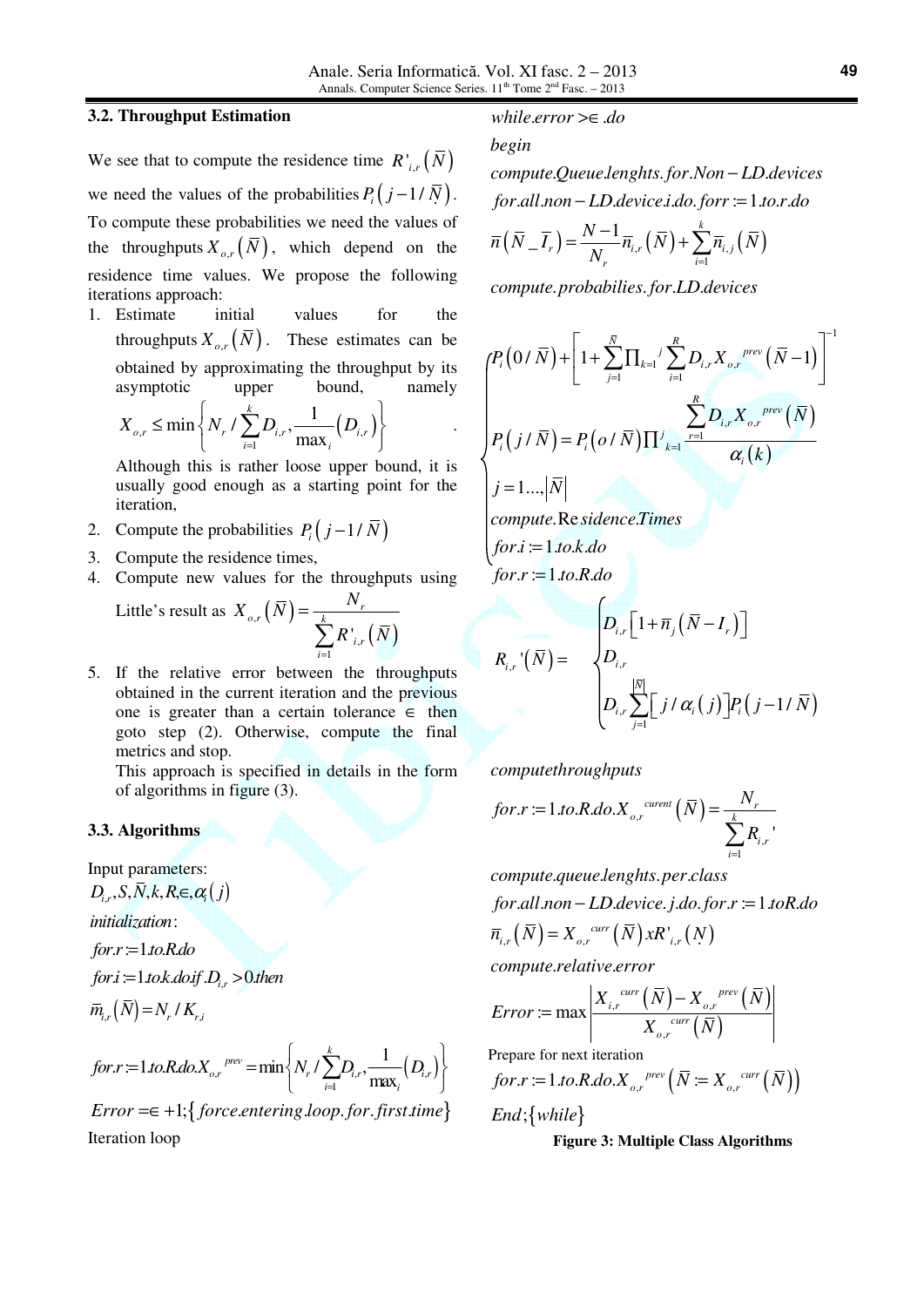# **4. IMPLEMENTATION**

Example: A computer system has one CPU and two disks,  $((disks: D<sub>1</sub> and disk: D<sub>2</sub>), disk. D<sub>3</sub>$  is used for paging purposes only. The service demands at the CPU and at disk  $D_1$  are 0.02 and 0.06 seconds respectively. The paging disk has an average service time equal to 30msecs. The system has 10Mbytes of memory available for paging. The size of the page frame is equal to 1024 bytes. The address space of each process is equal to 2 Mbytes. The constant "*a*" for the interfault time function is assumed to be equal to 4000. Plot a graph of the throughput versus the multiprogramming level.

We need to compute the mode parameters from the problem data. The number of virtual pages per address space F, is equal to  $2x1024x1024/1024 = 2048 \cdot pages.$ 

The total number of page frames is equal to  $NP = 10x1024x1024/1024 = 10,240, pages$ 

Also  $D_2^{\ N} = 0$  since the paging disk is used for paging only and  $S_{\text{pag}} = 0.03 \text{ sec}$ . We

Can now use the Algorithms and compute the throughput for various values of the degree of multiprogramming  $n$ , we need to use Eq. (7) for the residence time of the paging disk. For the other

devices we use the normal residence time equation, In this example, the residence time equation becomes:

$$
R'_{D_2}(n) = \left[1 + \left(\frac{4000}{10,240}n\right)^2 - \left(\frac{4000}{2048}\right)^2\right] \times 0.03 \times \left[1 + \overline{n}_{\text{pkg}}(n-1)\right]
$$
  
=  $\left(1 + 0.153n^2 - 3.81\right) \times 0.03 \times \left[1 + \overline{n}_{\text{pkg}}(n-1)\right]$   
for  $n > 5 = 10,240/2048$   
for  $n \le 5$   
 $n = 1,...,N$   
 $R'_{D_2}(n) = 0$ 

The resulting throughput graph is given in figure 4. It predicts the expected result, namely that at the beginning, the throughput increases with the degree of multiprogramming. After the paging activity starts to increase, the load on the paging device increases and eventually becomes to the bottleneck. The throughput decreases and eventually goes to zero. This phenomenon is called thrashing.



Multiprogramming

**Figure 4: Throughput versus Multiprogramming Level**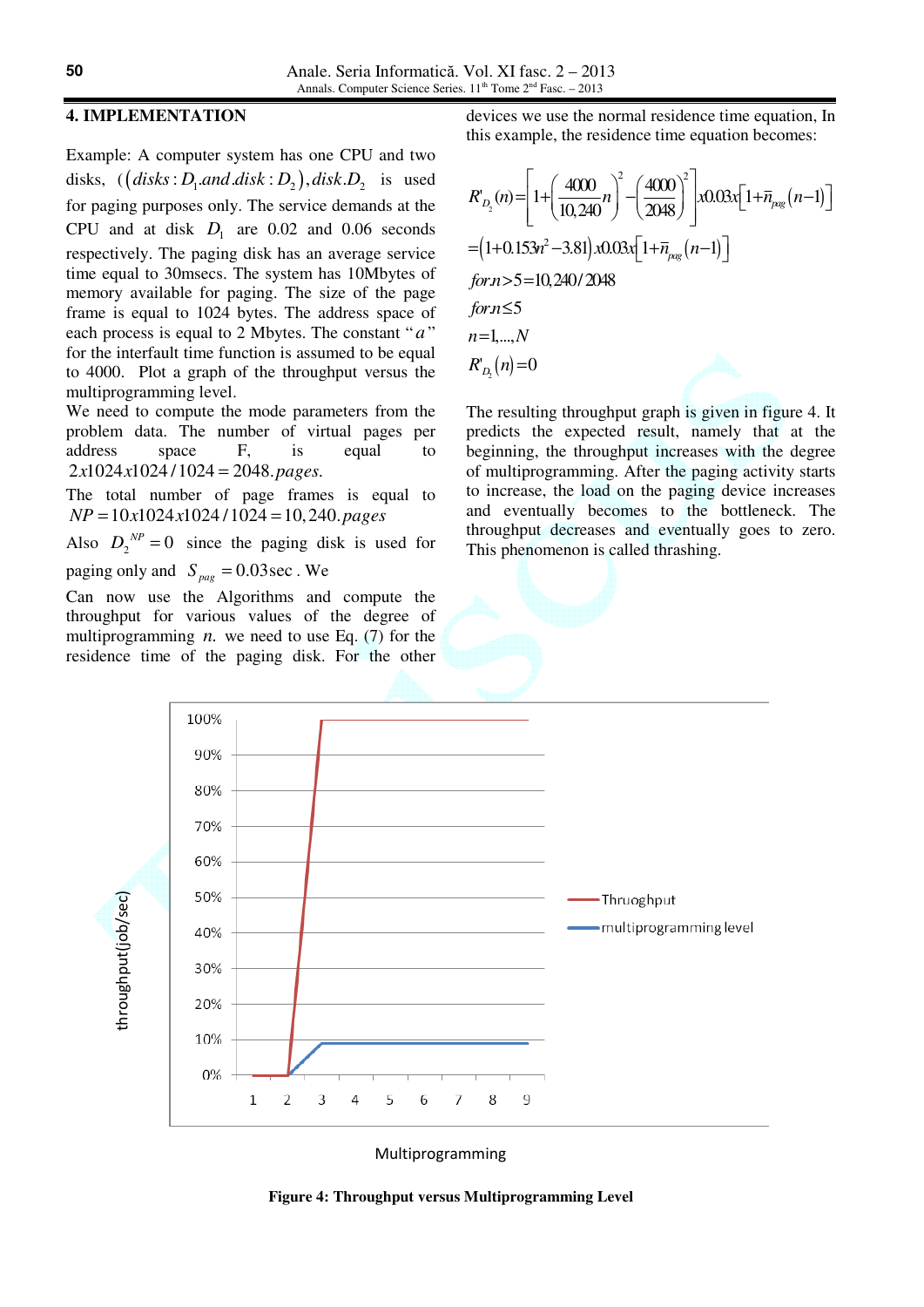#### **4.1. System Evaluation**

For a given system, stability is usually the most important thing to be determined. Lyaponuv stability criteria is the most general method for the determination of stability of non- linear / or time – varying systems [B+06]. Lyaponuv presented two methods (first and second methods) for determining the stability of dynamic systems described by ordinary differential equations. The first method consists of all procedures in which the explicit form of the solutions of the differential equations is used for the analysis. The second method does not require the solutions of the differential equations. Therefore, the second method is quite convenient for the stability analysis of non – linear systems, for which the exact solution may not be obtained because solving non-linear / or time- varying state equations is usually very difficult. Lyaponuv provides a sufficient condition for asymptotic stability and this theorem is stated as follows;

#### **4.2. Theorem**

Suppose that a system is described by

The uppose that a system  $\vec{x} = f(x, t)$ f  $(0, t) = 0$ . . *f o r a l l t w h e r e*

If there exist a scalar function  $v(x,t)$  having continuous, first partial derivatives and satisfying the following conditions:

- 1.  $v(x,t)$  is positive definite,
- 2.  $\dot{v}(x,t)$  is negative definite,

Then the equilibrium state at the origin is uniformly asymptotically stable.

We shall consider the second order system described in the paper by:

 $x_1$  $\begin{bmatrix} x_1 \\ \dot{x}_2 \end{bmatrix} = \begin{bmatrix} 0 & 1 \\ -1 & -1 \end{bmatrix} \begin{bmatrix} x_1 \\ x_2 \end{bmatrix}$  $\lceil \dot{x}_1 \rceil$   $\lceil 0.1 \rceil$   $\lceil x_1 \rceil$ & & and we shall determine the stability of this state.

Let us assume a tentative Lyaponuv function,

 $v(x) = x'Px$ 

 $where P.is.to.be.\det er \min ed.from : A'P + PA = -1$ *or*

$$
\begin{bmatrix} 0 & -1 \\ 1 & -1 \end{bmatrix} \begin{bmatrix} p_{11} \cdot p_{12} \\ p_{21} \cdot p_{22} \end{bmatrix} + \begin{bmatrix} p_{11} \cdot p_{12} \\ p_{21} \cdot p_{22} \end{bmatrix} \begin{bmatrix} 0 & 1 \\ -1 & -1 \end{bmatrix} = \begin{bmatrix} -1 & 0 \\ 0 & -1 \end{bmatrix}
$$

By expanding this matrix equation, we obtain three simultaneous equations as follows:

$$
-2 p_{12} = -1
$$
  
\n
$$
p_{11} - p_{12} - p_{22} = 0
$$
  
\n
$$
2 p_{12} - 2 p_2 = -1
$$
  
\n*solving for*. $p_{11}$ ,  $p_{12}$ ,  $p_{22}$ .*we.obtain*  
\n
$$
\begin{bmatrix} p_{11}p_{12} \\ p_{21} \cdot p_{22} \end{bmatrix} = \begin{bmatrix} \frac{3}{2} & \frac{1}{2} \\ \frac{1}{2} & \frac{1}{2} \\ \frac{1}{2} & \frac{1}{2} \end{bmatrix}
$$

To test the positive definiteness of  $\mathbb{P}$ , check the determinants of the successive principal minors.

 $Q = -\left(A^*P + PA\right)$  is positive definite

Clearly  

$$
Q_{1} = \frac{3}{2} > 0
$$

$$
\begin{bmatrix} P_{11} \cdot P_{12} \\ P_{21} \cdot P_{22} \end{bmatrix} = \begin{bmatrix} \frac{3}{2} & \frac{1}{2} \\ \frac{1}{2} & \frac{1}{2} \end{bmatrix} > 0
$$

Clearly, P is positive definite. Hence the equilibrium state at the origin is asymptotically stable in the large and the Lyaponuv function is:

$$
v = x' p_x = \frac{1}{2} (3x_1^2 + 2x_1x_2 + 2x_2^2)
$$
  

$$
\dot{v} = - (x_1^2 + x_2^2)
$$

If the page fault rate gets below the computed range, then the process losses a frame and if the page fault rate gets too high, the process gains a frame (see figure 5), and this results in fewer page – faults. Therefore, our approach has been able to evaluate the effectiveness of the analytical model which is composed of a set of formulas and / or computational algorithms. Interestingly, we find that the savings generated from page- based offsets the additional time needed to process the increase number of page faults.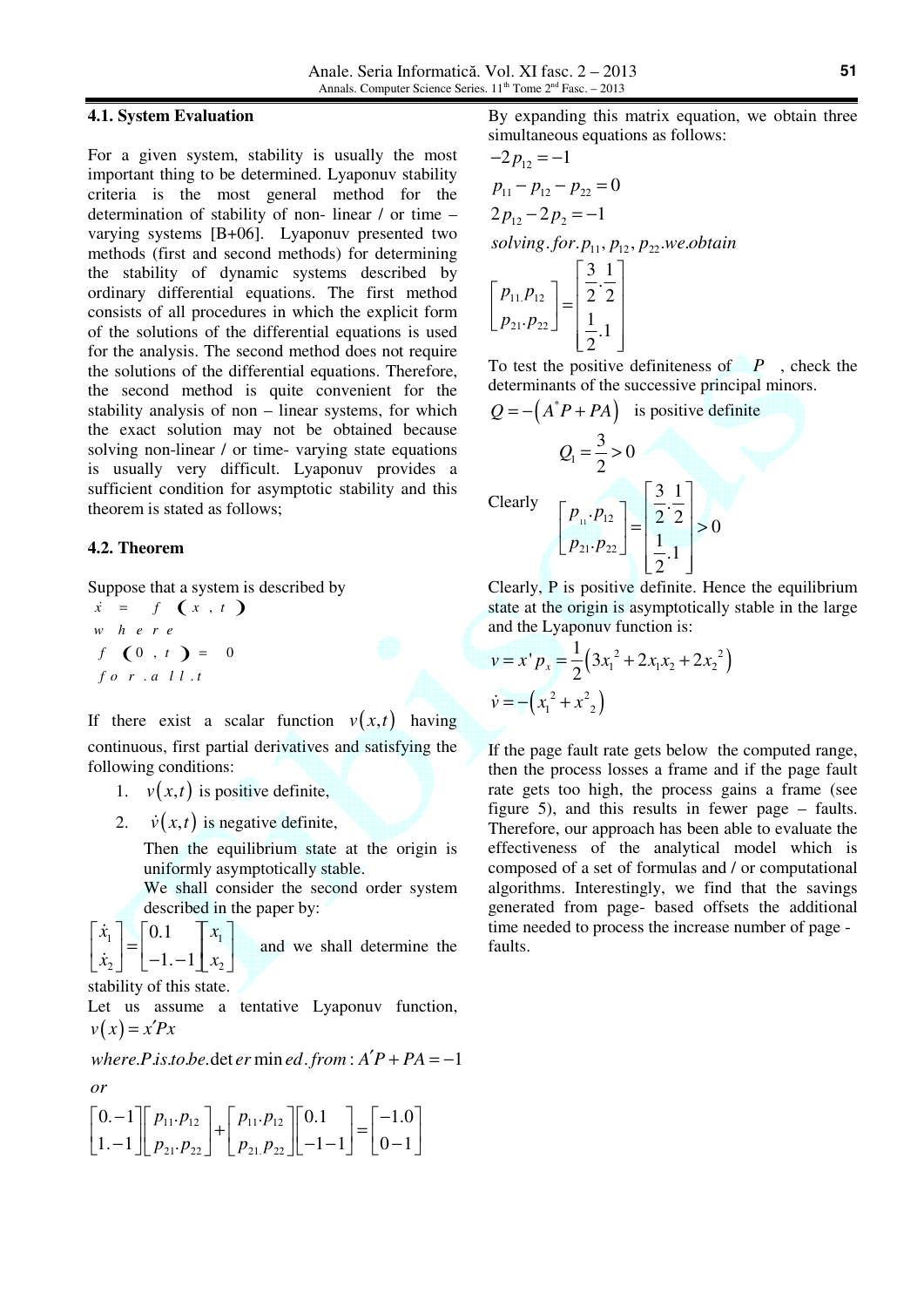

**Figure 5: Page Fault Frequency**

## **5. CONCLUSION**

When a program needs a page that is not in the main memory, the operating system copies the required page into memory and copies another page back to the disk and this is referred to as paging. It is the page – in rate that is of primary concern because a page – in incurs a time cost for the physical I/O and a more significant increase in processor usage. Depending on the configuration and algorithms involved, the throughput and Latency of a system may degrade by multiple orders of magnitude. Hence, the battle cry resonates with a growing and wide spread concern for effective system performance. In this paper, analytical model, composed of a set of formulas and computational algorithms provides the values of desired performance measures as a function of the set of values of the performance parameters. Lyaponuv stability criteria provides a sufficient condition for the system validity. Interestingly, the result shows that the savings generated from the page- based, offsets the additional time needed to process the increase number of page- faults even in a memory constrained environment.

#### **Terminologies**

The term **workload** designates all the processing requests submitted to a system by the user community during any given period of time.

**Throughput** is the number of jobs that can be completed per unit time.

**Residence time** is the time spent by the job once it is loaded into memory.

The measure of load is given by the average number of batch jobs that are concurrently in execution and this number is called the average degree of **multiprogramming** and is denoted by  $\overline{N}$ .

## **Notations**

**K**= number of devices

 $\bf{R}$  = number of classes of customers,

 $N_r = class.r. population$ 

 $S_{i,r}$  = average service time of class r – customers at device i

 $D_i$ <sub>r</sub> = average device demand of class r- customers at device  $i; D_{i,r} = V_{i,r} S_{i,r}$ 

 $R_i$  = average response time per visit of class r customers to device *i* ,

 $R'_{i,r}$  = average residence time of class r customers at device *i*,

 $\overline{n}_{i,r}$  = average number of class r customers at device *i*,

 $X_{i,r}$  = class r throughput at device *i*,

# **REFERENCES**

# [AEP11] **Taha Ahmadzadeh, Hossein Etemadi, Ahmed Pifeh -** *Exploration of Factors Influencing on Choice of the Activity – Based Costing System in Iranain Organization*, International Journal of